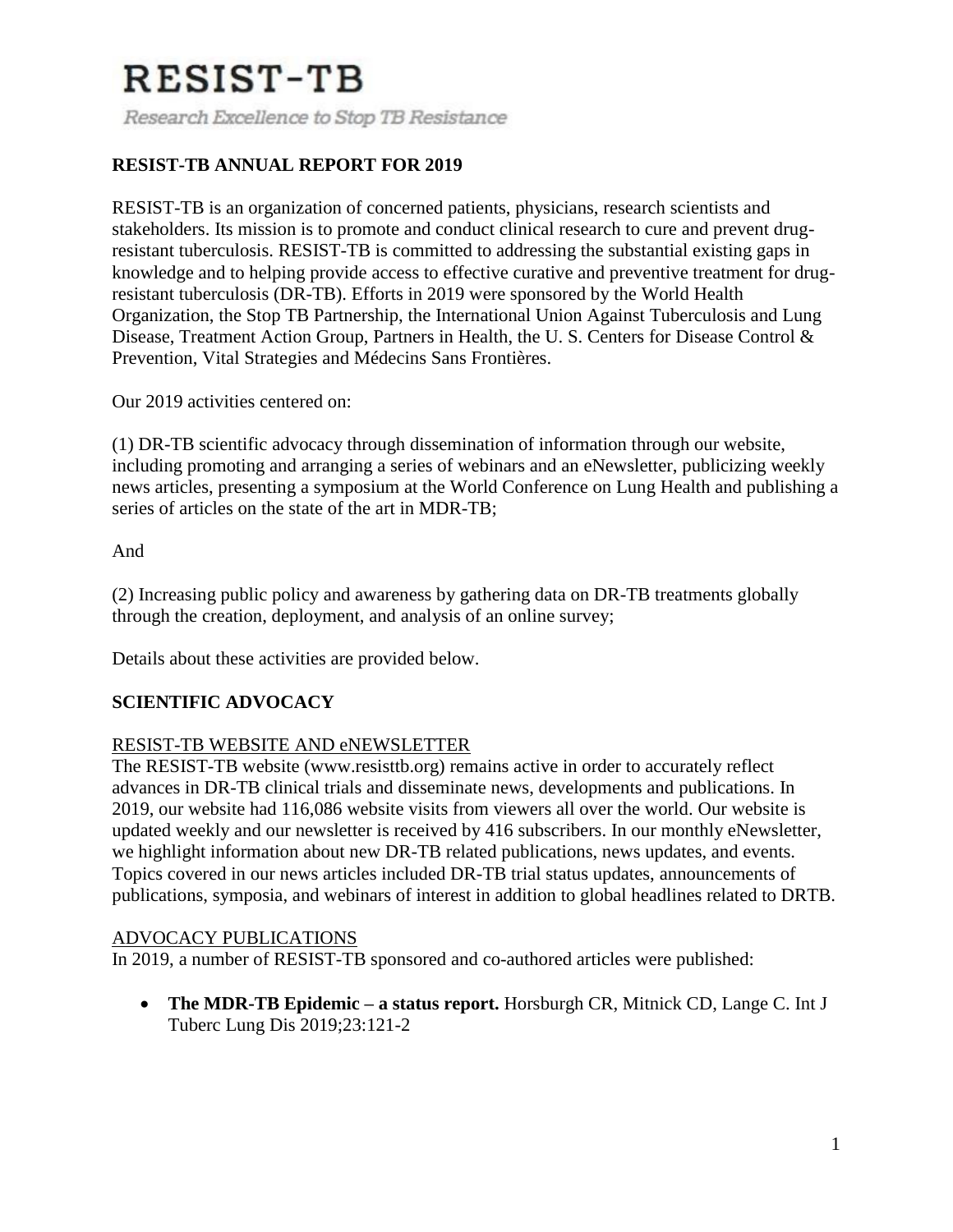Research Excellence to Stop TB Resistance

- **Progress in global rollout of new multidrug-resistant tuberculosis treatments.** Held K, McAnaw S, Chiang C-Y, Trebucq A, Horsburgh CR. Int J Tuberc Lung Dis 2019;23:996-9.
- **[Management of drug-resistant tuberculosis.](about:blank)** Lange C, Dheda K, Chesov D, Mandalakas AM, Udwadia Z, Horsburgh CR Jr. Lancet 2019;394:953-966.

### CLINICAL TRIALS PROGRESS REPORT

RESIST-TB continues to be a critical source for up-to-date information on clinical trials for MDR-TB. The Clinical Trials Progress Report gathers information on clinical trials that are underway and/or in development, including study names, description, status, study enrollment size, and links to more information on all MDR-TB trials planned or in progress. There are currently 22 clinical trials being regularly monitored on our website. Of the 22 trials included in the Clinical Trials Progress Report, 14% are Phase 1, 41% are Phase 2, and 41% are Phase 3; 68% are currently enrolling participants and 43% have completed enrollment and follow up, or data analysis is ongoing. This resource is updated on a monthly basis with downloadable versions available in PDF format [here.](about:blank)

#### WEBINAR SERIES

In 2015 RESIST-TB initiated a webinar series in collaboration with the CDC TBTC MDR/XDRTB Working Group. This webinar series serves as a forum for updates on pressing issues in the field of MDR-TB through presentations on recent publications. The webinar series also helps fill a critical and otherwise unmet gap in disseminating newly identified but unpublished advances in MDR-TB care and treatment. Webinars hosted as part of this series during 2019 are listed below:

- **Introduction of ICN/Curry Center Nursing Guide for Managing Side Effects to Drug-Resistant TB Treatment,** presented by Carrie Tudor – January 16, 2019
- **Improved endpoints for MDR-TB treatment,** presented by Valerie Schwoebel and Christophe Lange – July 11, 2019

A collection of previous webinars hosted and/or sponsored by RESIST-TB, including slides, can be found on our website [here.](about:blank)

#### STATE-OF-THE-ART SERIES ON MDR-TB

In 2019, RESIST-TB finished compiling the State-of-the-Art Series on MDR-TB for publication in the IJTLD. An editorial written by Steering Committee members, guest editors of the IJTLD, Robert Horsburgh, Carole Mitnick and Christoph Lange will accompany the series. The series consists of the following six articles:

**1. Health care gaps in the [the global burden of drug-resistant tuberculosis](about:blank)**—Cox, V.; Cox, H.; Pai, M.; Stillo, J.; Citro, B.; Brigden, G. Volume 23, Number 2, 1 February 2019.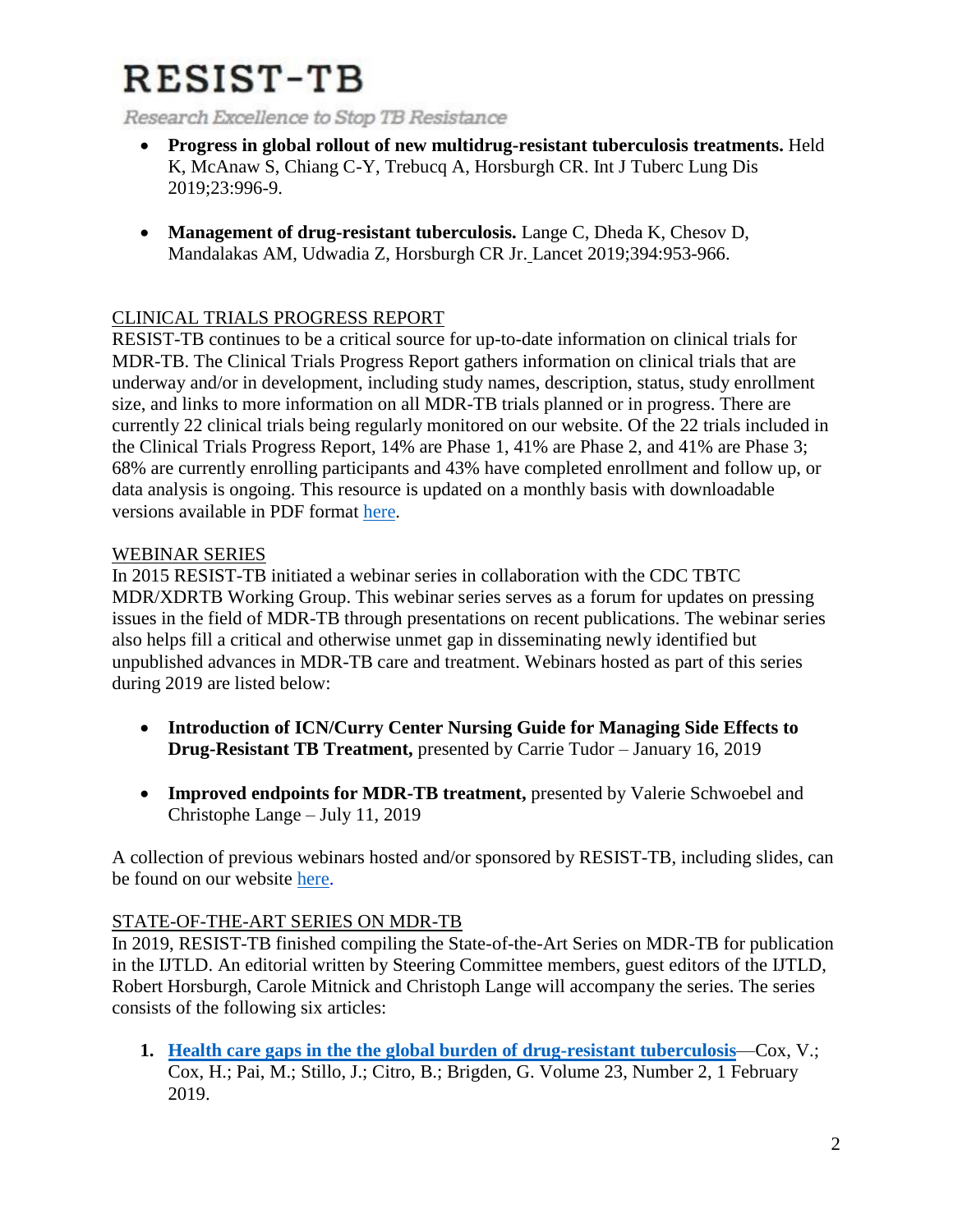Research Excellence to Stop TB Resistance

- **2. [Treatment as prevention and other interventions to reduce transmission of multi](about:blank)[drug resistant tuberculosis](about:blank)**—Nathavitharana R. R.; Lederer, P.; Tierney, D. B.; Nardell, E. Volume 23, Number 4, 1 April 2019.
- **3. [What will it take to eliminate drug-resistant tuberculosis?](about:blank)** Kendall E. A.; Sahu, S.; Pai, M.; Fox, G. J.; Varaine, F.; Cox, H.; Cegielski, J. P.; Mabote, L.; Vassall, A.; Dowdy, D. W. Volume 23, Number 5, 1 May 2019.
- **4. [Management of patients with multi-drug resistant tuberculosis](about:blank)**—C. Lange, R. E. Aarnoutse, J. W. C. Alffenaar, G. Bothamley, F. Brinkmann, J. Costa, D. Chesov, R. van. Volume 23, Number 6, 1 June 2019.
- **5. [Tackling drug-resistant tuberculosis: we need a critical synergy of product and](about:blank)  [process innovations](about:blank)**—E. A. Talbot, M. Pai. Volume 23, Number 7, 1 July 2019.
- **6. [Palliative care and symptom relief for people affected by multi-drug resistant](about:blank)  [tuberculosis](about:blank)**—Krakauer, E. L.; Dheda, K.; Kalsdorf, B.; Kuksa, L.; Nadkarni, A.; Nhung, N. V.; Selwyn, P.; Shin, S.; Skrahina, A.; Jaramillo, E. Volume 23, Number 8, 1 August 2019.

## **PUBLIC POLICY AND AWARENESS**

## UNION WORLD CONFERENCE ON LUNG HEALTH

RESIST-TB continues to strive to ensure that DR-TB remains a focus at scientific meetings and conferences. RESIST-TB sponsored a symposium at the 50th Union Meeting held in The Hyderabad International Convention Centre (HICC) in Hyderabad, India in October 2019. This symposium focused on the following subjects:

- Review of the spectrum of OR strategies for all-oral treatment of MDR-TB and XDR-TB in selected global sites.
	- o Variability of regimens
	- o Interactions with anti-retrovirals
	- o Methods for capturing adverse events
- Challenges to implementation and generalizability of results

The following presentations were made:

- **Bedaquline- and delamanid-containing all oral shortened regimen in Peru;** Speaker: Edwin Herrera-Flores (Peru)
- **Successful outcomes for patients switched from kanamycin to linezolid in a modified oral short regimen for MDR-TB in Niger;** Speaker: Alberto Piubello (Italy)
- **RISE-TZ, (r)emoved (i)njectable modified (s)hort-course regimens for (e)xpert MDR-TB: programmatic feasibility and clinical effectiveness in Tanzania;** Speaker: Stellah Mpagama (Tanzania)
- **BEAT-Tuberculosis: a strategy trial of a six-month oral regimen for MDR-TB and XDR-TB in South Africa;** Speakers: Francesca Conradie (South Africa) Katerina Selibas (South Africa)

### DRUG-RESISTANT TUBERCULOSIS WORKING GROUP

In addition, RESIST-TB sponsors the Drug-Resistant Tuberculosis Working Group (DR-TB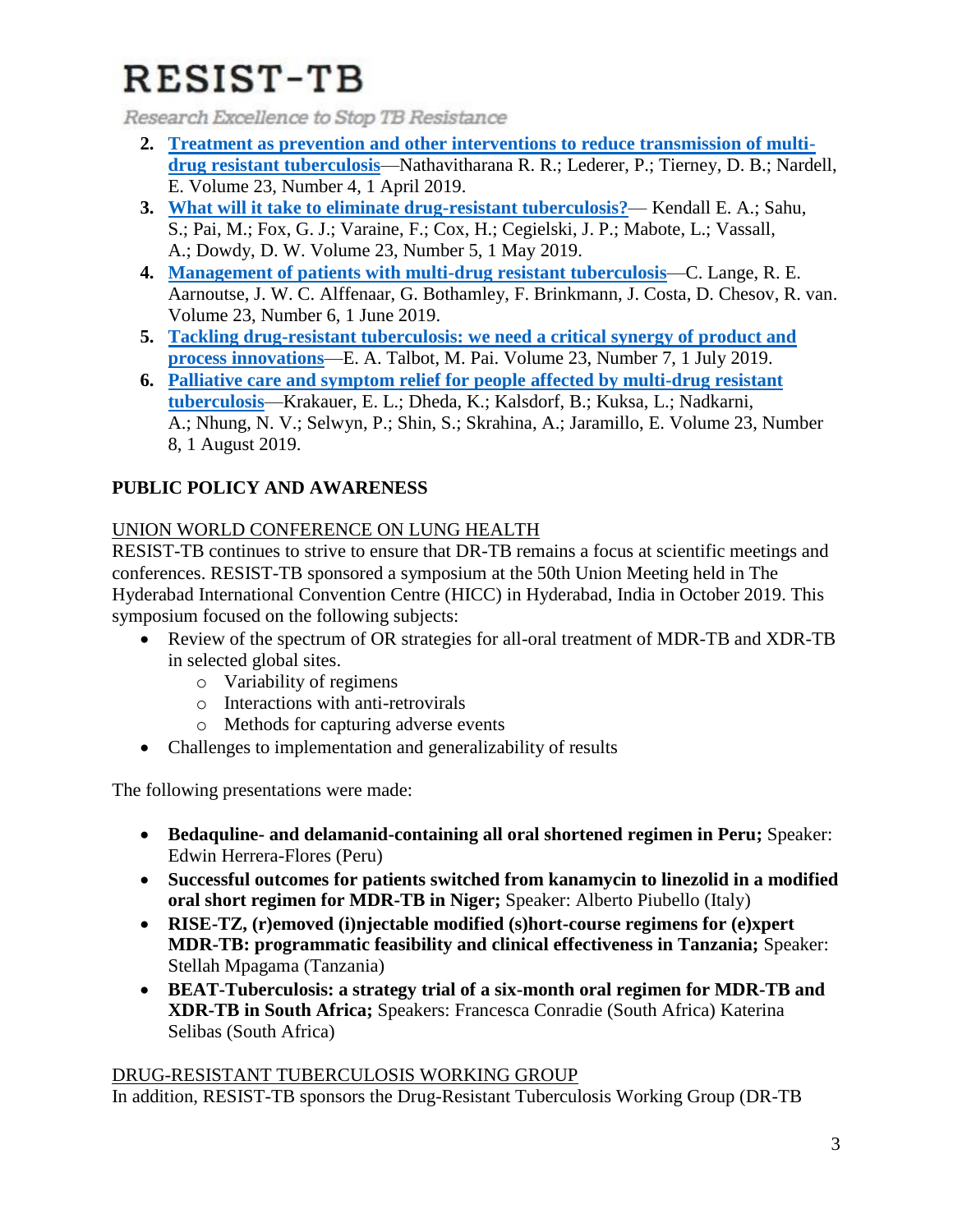Research Excellence to Stop TB Resistance

WG) within the IUATLD; the WG is currently co-chaired by Bob Horsburgh, Arnaud Trebucq and C-Y Chiang. The group met for their third Annual Meeting at the 50th Union World Conference on Lung Health held in Hyderabad, India from 30 October 2019 to 2 November 2019. At the Annual meeting, the WG reviewed annual progress in the diagnosis, treatment and prevention of MDR-TB; collaborated with DR-STAT to review the progress in rolling-out new drugs and regimens for MDR-TB; and identified best practices and research gaps in MDR-TB prevention, diagnosis and treatment. In order to assess MDR-TB treatment options available in WG countries in 2017, 2018, and 2019, an internet-based survey was designed and implemented, and the results were presented.

Results of 2019 SURVEY of Roll-out of the 9-month regimen, Bedaquiline and Delamanid: RESIST-TB, in collaboration with the WG, created a nine-question survey using the online survey software and questionnaire, SurveyMonkey. All members of the IUATLD registered in the Tuberculosis Section were invited to participate. A total of 99 DR-TB working group members responded to all or part of the survey. These respondents represented 45 countries across 6 continents and included health professionals from a variety of roles. Responses were received from the African Region, Eastern Mediterranean Region the European Region the Region of the Americas, the South-East Asian Region, and the Western Pacific Region. These results indicated that roll-out of the new drugs and regimens is variable but that most regions are making substantial progress. The summary of the three surveys revealed substantial improvement over the 3-year period and is currently in press.

### **LEADERSHIP**

Isaac Chikwanha and Erica Lessem stepped down from their positions on the RESIST-TB Steering Committee in 2019. We would like to extend our sincere thanks to both for their valuable contributions to RESIST-TB and the organization's cause. Lindsay McKenna has replaced Erica and a search is underway to replace Isaac.

### **RESIST-TB GOALS FOR 2020 - AND BEYOND**

RESIST-TB continues to advance our strategic plan, updated in 2017, focused on accelerating the identification and uptake of effective, scalable regimens for MDR-TB; advocating for clinical trials of preventive therapy for MDR-TB; and optimizing communication between stakeholders in the MDR-TB community. These strategic goals are posted on the RESIST-TB website here.

In the coming year, RESIST-TB will continue to provide leadership in scientific advocacy, MDR-TB clinical trials design and preparation, and public policy development. Activities planned for 2020 include:

- RESIST-TB has submitted a manuscript outlining the results of the three WG surveys to The International Journal of Tuberculosis and Lung Disease; it has been accepted for publication and is expected to be published in early 2020.
- In partnership with The IUATLD DR-TB WG, RESIST-TB plans to perform a survey in 2020 to assess the availability of rapid second-line drug susceptibility testing, an essential service for continued progress in the roll-out of these treatments.